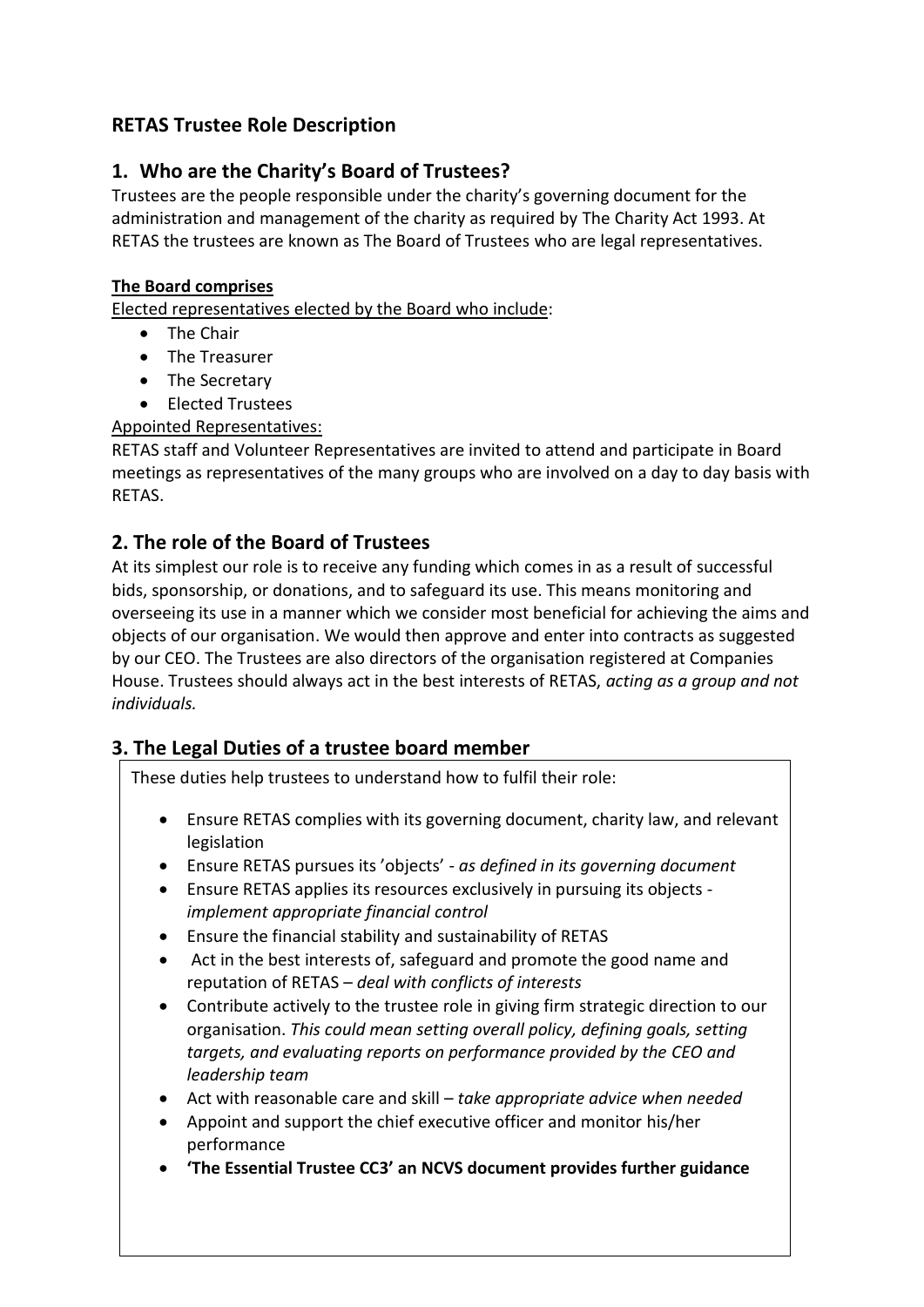# **4. Specific Skills, Knowledge and Experience**

In addition to their statutory duties' trustees at RETAS are encouraged to use any specific skills, knowledge or experience they have **in helping the Board reach sound decisions.** This may involve leading discussions, focussing on key strategic issues from our strategic plan, providing advice and guidance on new initiatives, evaluation, or other issues in which the trustee has specific expertise.

Collectively the RETAS Board of Trustees needs skills and experience in:

- Financial management
- Governance in the voluntary sector
- GDPR compliance /Data management
- Fundraising and income generation
- National and local voluntary sector
- Promoting diversity/Equal opportunities
- Human resource management, employment and training
- Safeguarding policies and implementation
- Management of volunteering programmes
- Promotion through marketing, digital startegy and social media
- Collaborative working, and partnerships with the community

### **5. Person Specification**

#### Each trustee must have:

- A commitment to the mission and values of RETAS
- A willingness to devote the necessary time and effort
- Integrity and a willingness to listen
- Strategic vision
- Good independent judgement
- An ability to think creatively
- A willingness to share ideas and speak their mind
- An ability to work as a member of a team and make considered decisions in the interests of RETAS. This will involve a degree of familiarity with the environment in which staff and volunteers work, and the setting in which services are delivered
- An understanding and acceptance of legal duties, responsibilities and liabilities of trusteeship

#### **Time commitment**

Trustees are expected to attend an induction prior to their first board meeting and will be paired up with an experienced trustee as mentor.

Board meetings are held a minimum of 4 times a year with additional meetings as required. A further day is allocated to strategic planning with trustees, staff and volunteers.